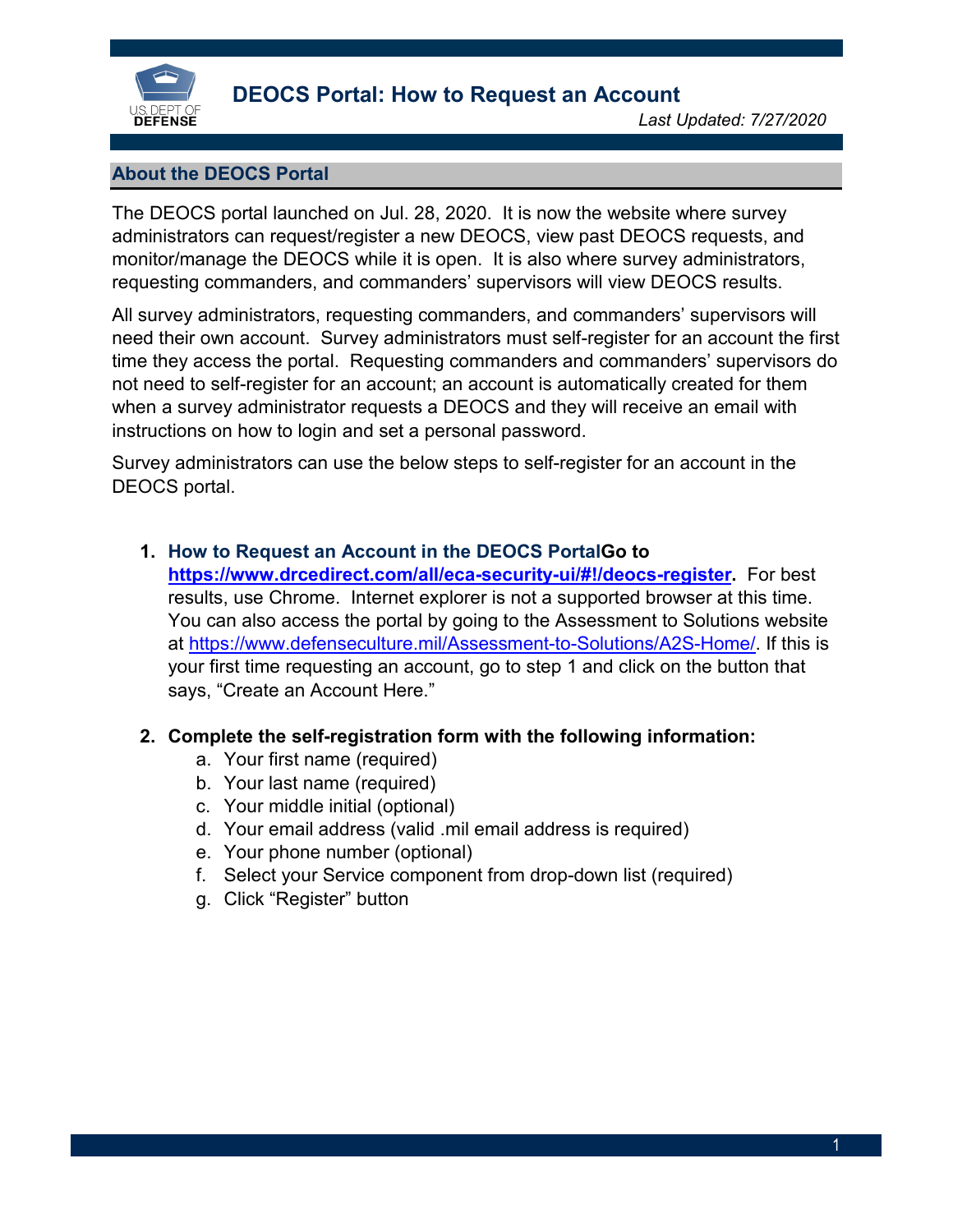| DEFENSE | 2                                          |
|---------|--------------------------------------------|
|         | Survey Administrator Self-<br>Registration |
|         | First Name*                                |
|         | Last Name*                                 |
|         | Middle Initial                             |
|         | Email Address *<br><b>Phone Number</b>     |
|         | Service Component*                         |
|         | $\checkmark$<br>Register                   |
|         |                                            |

- **3. If self-registration is successful, a green banner will appear at the top of your screen and you will receive an email with additional instructions.**  Continue to step 5 (receiving the registration email can take up to one hour).
- **4. If self-registration is not successful, a red banner will appear at the top of your screen; please contact the DEOCS helpdesk for assistance:**
	- [deocs@datarecognitioncorp.com](mailto:deocs@datarecognitioncorp.com)
	- 1-833-867-5674
- **5. If registration was successful, open the email you received and follow the instructions.**
	- a. Click on the link provided in the email
	- b. Enter a new password. When setting up a password, make sure it is at least 15 characters, contains at least one special character (e.g., !#@), one uppercase letter, and one lowercase letter. Passwords also cannot contain your first or last name or your username.
	- c. Confirm new password
	- d. Click "Activate" button
	- e. Click "Agree"